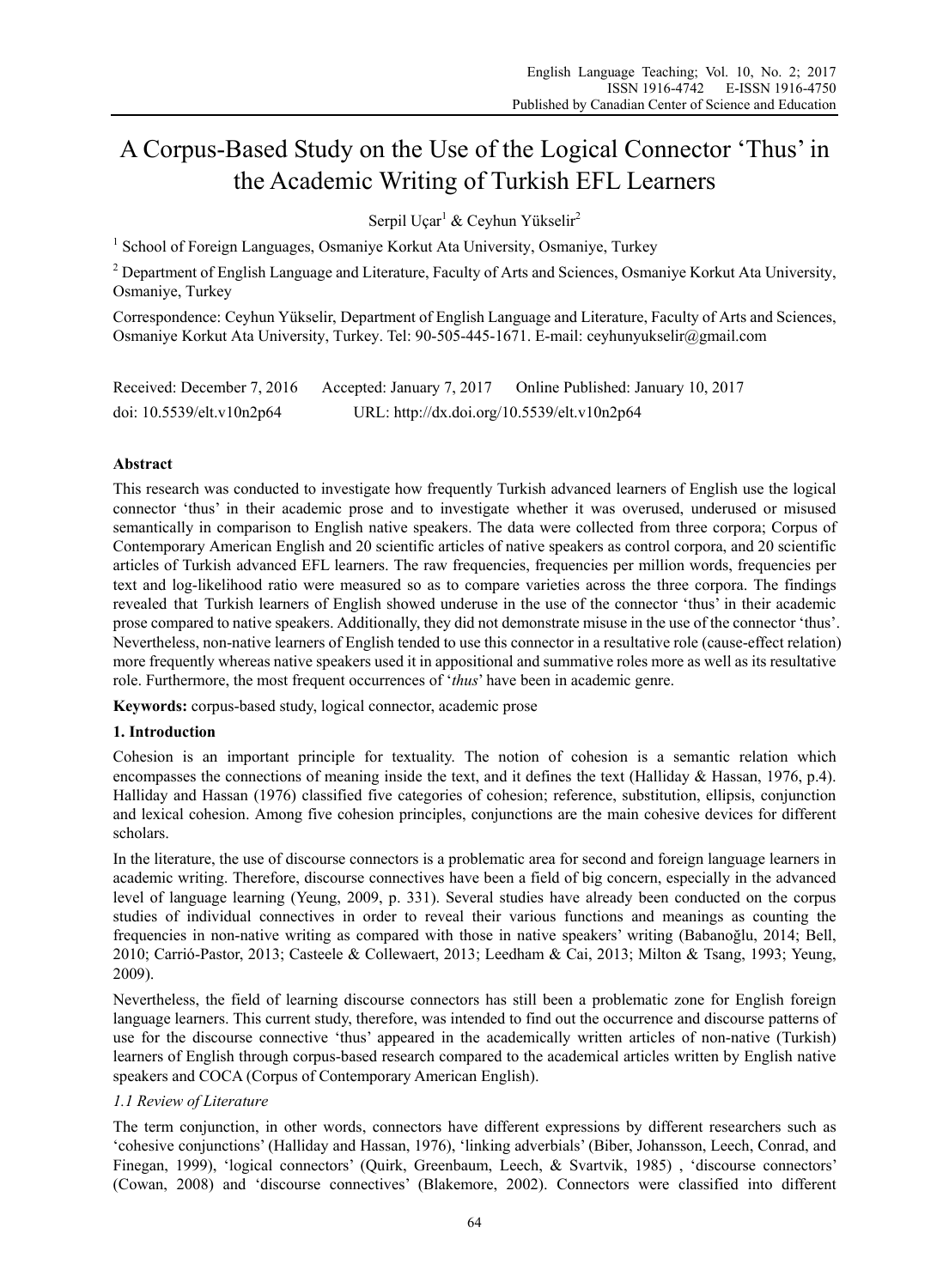categories semantically by many well-known researchers. Halliday and Hassan (1976) classified them into 'additive', 'adversative', 'causal' and 'temporal' types; Quirk et al. (1985) classified them into 'listing', 'summative', 'appositional', 'resultative', 'inferential', 'contrastive' and 'transitional' classes. Then, Biber et al. (1999) distinguished six general semantic categories; 'enumeration and addition', 'summation', 'apposition', 'result/inference', 'contrast/concession', and 'transition' categories. Table 1 demonstrates the taxonomies of connectors classified by Quirk et al. (1985).

| Table 1. Classification of Logical connectors (Quirk et al., 1985, pp. 634-636) |  |  |  |
|---------------------------------------------------------------------------------|--|--|--|
|                                                                                 |  |  |  |

| connectors   | Classification of Logical Connectors                                                                                                                                                                                                                           |
|--------------|----------------------------------------------------------------------------------------------------------------------------------------------------------------------------------------------------------------------------------------------------------------|
| Listing      | first, second, third, firstly, secondly, thirdly, in the first place, in the second place, first of all,<br>second of all, for one thing, to begin with, finally, lastly, last of all, equally, likewise, similarly,<br>further, furthermore, in addition etc. |
| Summative    | altogether, overall, then, therefore, thus, all in all, in conclusion, in sum, to sum up, etc.                                                                                                                                                                 |
| Appositional | namely, thus, in other words, for example, for instance, that is to say, specifically, etc.                                                                                                                                                                    |
| Resultative  | accordingly, consequently, hence, so, therefore, thus, as a consequence, in consequence, as a<br>result etc.                                                                                                                                                   |
| Inferential  | else, otherwise, then, in other words, in that case etc.                                                                                                                                                                                                       |
| Contrastive  | in other words, on the other hand, conversely, instead, oppositely, on the contrary, in<br>contrast, however, nevertheless, still, though, yet, beside etc.                                                                                                    |
| Transitional | incidentally, by the way, meanwhile, meantime, eventually, originally, subsequently, etc.                                                                                                                                                                      |

The logical connector '*thus*' has been involved in the taxonomies of 'summative', 'appositional', and 'resultative' types according to Quirk et al. (1985) as summative conjunctions describes an item that embraces all the items before; appositional conjunctions explain the preceding items in other ways; and resultative type of conjunctions tend to have a conclusion such as a summary or inference.(pp. 637-638). However, the connector 'thus' has also been distinguished as a resultative linking adverbial by Biber et al. (1999) and a cohesive causal conjunction by Halliday and Hassan (1976).

There have been some comparative studies in terms of the use of connectors in texts of native and non-native English speakers in order to analyze them syntactically and semantically, and the patterns of use, 'misuse', 'underuse' or 'overuse' of connectors analyzing corpus and constructed examples made by native and non-native learners of English (Babanoğlu, 2014; Bell, 2010; Carrió-Pastor, 2013; Casteele & Collewaert, 2013; Leedham & Cai, 2013; Milton & Tsang, 1993; Yeung, 2009). Most of these studies demonstrated that there has been a higher frequency of overuse of the certain discourse connectors in the academic prose of non-native learners of English compared to native English speakers (Babanoğlu, 2014; Leedham & Cai, 2013; Milton & Tsang, 1993; Yeung, 2009).

As for the definition of the connector '*thus*', most dictionaries (Longman Dictionary of Contemporary English, 2003; Metro Collins Cobuild Essential English-Turkish Dictionary, 1994; Oxford Advanced Learner's Dictionary, 2000) give two definitions; '*as a result of something just mentioned*' as a first definition and '*in this manner or way*' as a second definition. It is also used as 'thus far' like an idiom as the meaning of '*until now or up to this point*'.

Nevertheless, the classifications of well-known researchers and definitions of the connective cannot explain the semantic property and syntactic positioning of the logical connector 'thus' or its register of use. Therefore, this current study makes an attempt to answer the research questions below:

1) How frequently the discourse connector "thus" appear in the academically published articles of advanced native and non-native writers (Turkish) )and in the control corpus, COCA (Corpus of Contemporary American English)?

2) Is the discourse connector "thus" overused, underused or misused semantically in the advanced published articles of non-native writers ((Turkish) compared to advanced articles of native speakers of English and COCA?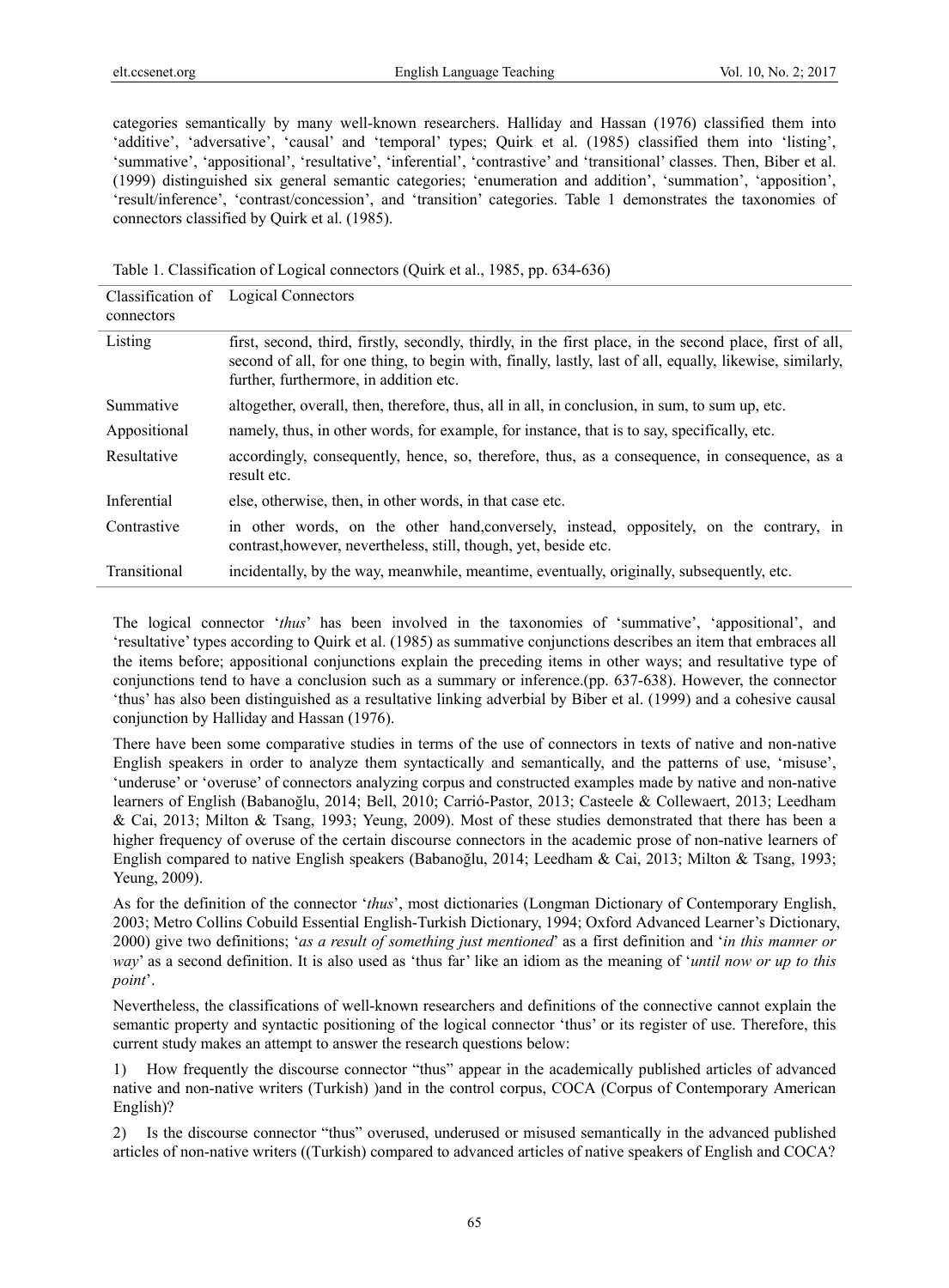# **2. Methodology**

## *2.1 Experts' Corpora*

The study was conducted with two English native speakers' corpora; the first one was Corpus of Contemporary American English (COCA) including 91,066,191 running words in academic genre and the second corpus was made up of 20 scientific articles written by English native speakers in the discipline of theoretical and applied linguistic field (273.560 running words). The scientific articles were gathered from three distinguished journals; Journal of Pragmatics, Lingua, and Cognition.

## *2.2 Learner's Corpora*

The samples which compose the learner corpora were gathered from 20 scientific articles (published between 2005-2015) of Turkish non-native English speakers in the discipline of applied and theoretical linguistics (257.848 running words). The scientific articles were collected from the four distinguished journals: Journal of Pragmatics, Lingua, System and Journal of Second Language Writing. The criteria used to collect the learner and control corpora were the particular areas of linguistics and the native language of writers. Table 2 demonstrates the quantity of running words and scientific articles used in learner and control corpora.

|  |  |  |  | Table 2. Number of words and articles in Learner and Control Corpora |
|--|--|--|--|----------------------------------------------------------------------|
|--|--|--|--|----------------------------------------------------------------------|

|                               | Learner Corpus | Control Corpora |            |
|-------------------------------|----------------|-----------------|------------|
|                               | <b>NNES</b>    | NES             | COCA       |
| Number of words               | 257.848        | 273.560         | 91,066,191 |
| Number of scientific articles | 20             | 20              |            |

After the collection of scientific articles, all tables, references, figures and charts were removed from the texts so as to prepare them for analysis. After that, the taxonomies of Quirk et al. (1985) were used by the researchers since the classification was more suitable for analyzing the logical connector, "thus". Furthermore, the comparisons were made between learners' and experts' corpora to find out differences, frequencies and discourse patterns of usage of the logical connector, "thus".

# **3. Results**

# *3.1 Overall Frequencies across the Corpora*

## 3.1.1 Corpus of Contemporary English (COCA)

First of all, the raw frequencies of the logical connector '*thus*' was counted in the Corpus of Contemporary American English (COCA) as one of the control corpora. As shown in the Table 3, the data from the corpus provide clues to the genre in which the logical connector '*thus*' most frequently occurs:

|           | Corpus Size | Raw Frequency<br>(rf) | million<br>Frequency<br>per<br>words |
|-----------|-------------|-----------------------|--------------------------------------|
|           |             |                       | (pmw)                                |
| Academic  | 91,066,191  | 44.511                | 488.78                               |
| Magazine  | 95,558,725  | 9678                  | 101.28                               |
| Newspaper | 91,717,452  | 3986                  | 43.46                                |
| Fiction   | 90,429,400  | 3281                  | 36.28                                |
| Spoken    | 95,565,075  | 1308                  | 13.69                                |
| Total     |             | 62.764                | 135.17                               |

Table 3. The logical connector 'thus'; frequency of occurrence and tokens per million words

The most frequent usages of '*thus*' have been in academic genre (*488.78 per million words*) and the least frequent one has been in spoken genre (*13.69 per million words)*. In conclusion, Table 3 demonstrates that there is a significant difference between academic and non-academic genres in terms of the frequency of '*thus'.*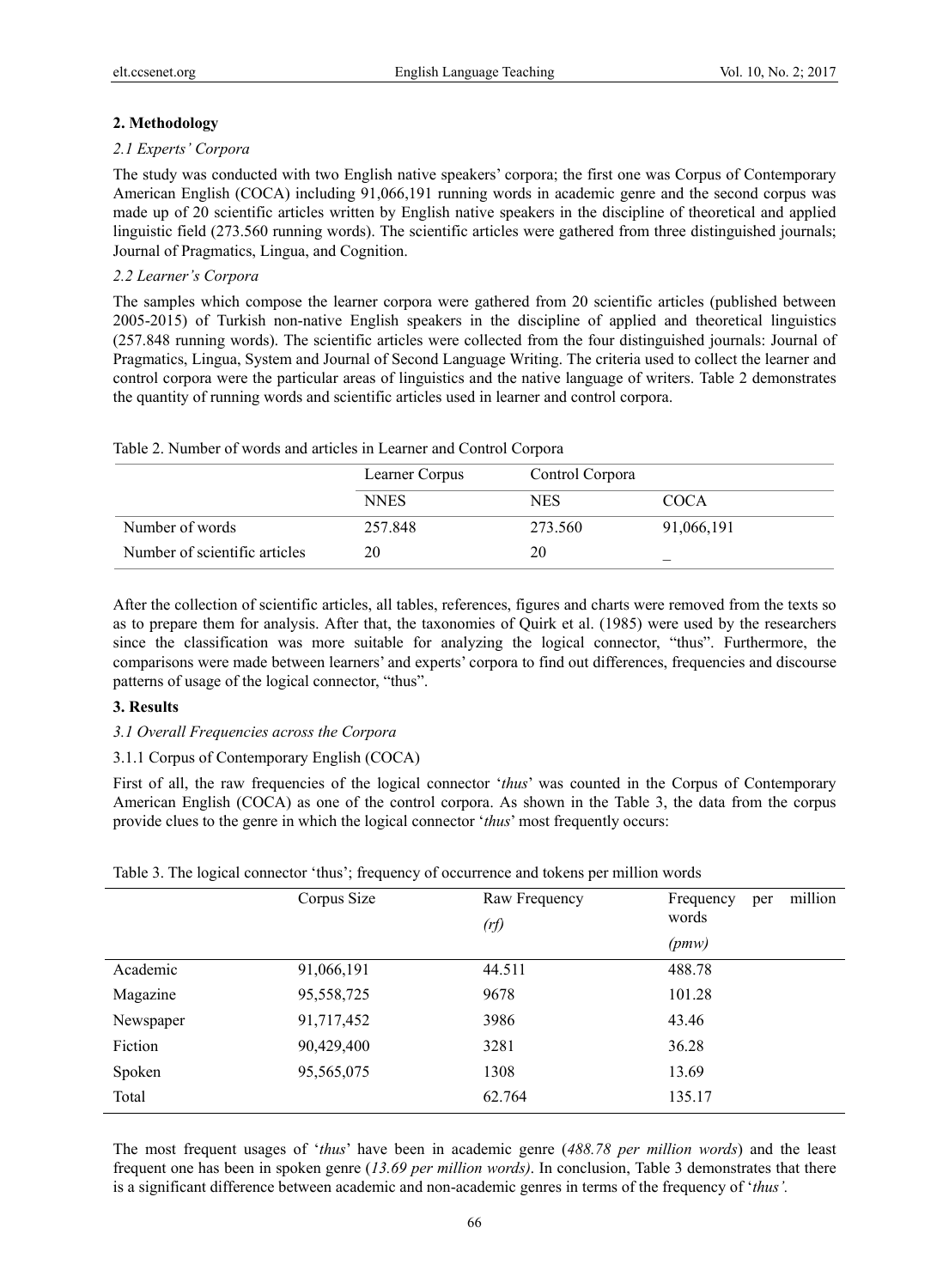Figure 1 demonstrates the detailed distribution of the frequency of '*thus*' in academic writing such as Geography and Social Sciences, Humanities, History, Education, Medicine, etc.



Figure 1. The raw frequencies of the logical connector 'thus' in academic writing

It can be concluded that the logical connector 'thus' is most frequently used in Geography and Social Sciences in academic writing (8802 usages), and least commonly used in miscellaneous fields (1269 usages) in written discourse.

3.1.2 Learners' and Experts' Corpora (Native & Non-native Scientific Articles)

The occurrences of the connector 'thus' were counted in the scientific articles of English native and non-native Turkish writers and the findings were compared to each other. Table 4 shows the raw frequencies and frequencies per million words for the connector 'thus'.

|      | Learner Corpus   |                           |     | Control Corpus        |                  |                               |                       |
|------|------------------|---------------------------|-----|-----------------------|------------------|-------------------------------|-----------------------|
|      | Raw<br>Frequency | Frequency<br>million word | per | Frequency<br>per text | Raw<br>Frequency | Frequency per<br>million word | Frequency<br>per text |
| Thus | 209              | 843                       |     | 10.45                 | 345              | 1261                          | 7.25                  |

Table 4. Raw frequencies and frequencies per million words for 'thus' in the learner and control corpora

As shown in Table 4, English native speakers used the connector 'thus' more often (1261 occurrences per million words) than the non-native writers (Turkish) (843 occurrences per million words). Results demonstrated that native professional writers employed this connector an average of 17.25 per text in their academic writing while non-native writers (Turkish) used it an average of 10.45 per text in their written discourse.

3.1.3 Log-likelihood ratio in the Use of the Connector 'Thus'

Log-likelihood Ratio was conducted in order to reveal whether there was a marked difference between the learner and control corpora. Table 5 demonstrates the LL measurement for the frequency of the connector 'thus' between the two corpora.

Table 5. Log-Likelihood ratio (LL) of the frequency of the connector 'thus' between the learner and native corpora

|      | ◡   | $\frac{0}{0}$ | $\tilde{}$ | $\mathbf{0}$<br>υ | பப   |
|------|-----|---------------|------------|-------------------|------|
| Thus | 209 | .us           | 34J        | ∪.⊥ ┙             | 20.1 |

p˂ 0.001 (critical value: 26.17); O1 is observed frequency in the learner corpus; O2 is the observed frequency in the native corpus; **+** indicates overuse in the learner corpus relative to the native corpus; **-** indicates underuse in the learner corpus relative to native corpus.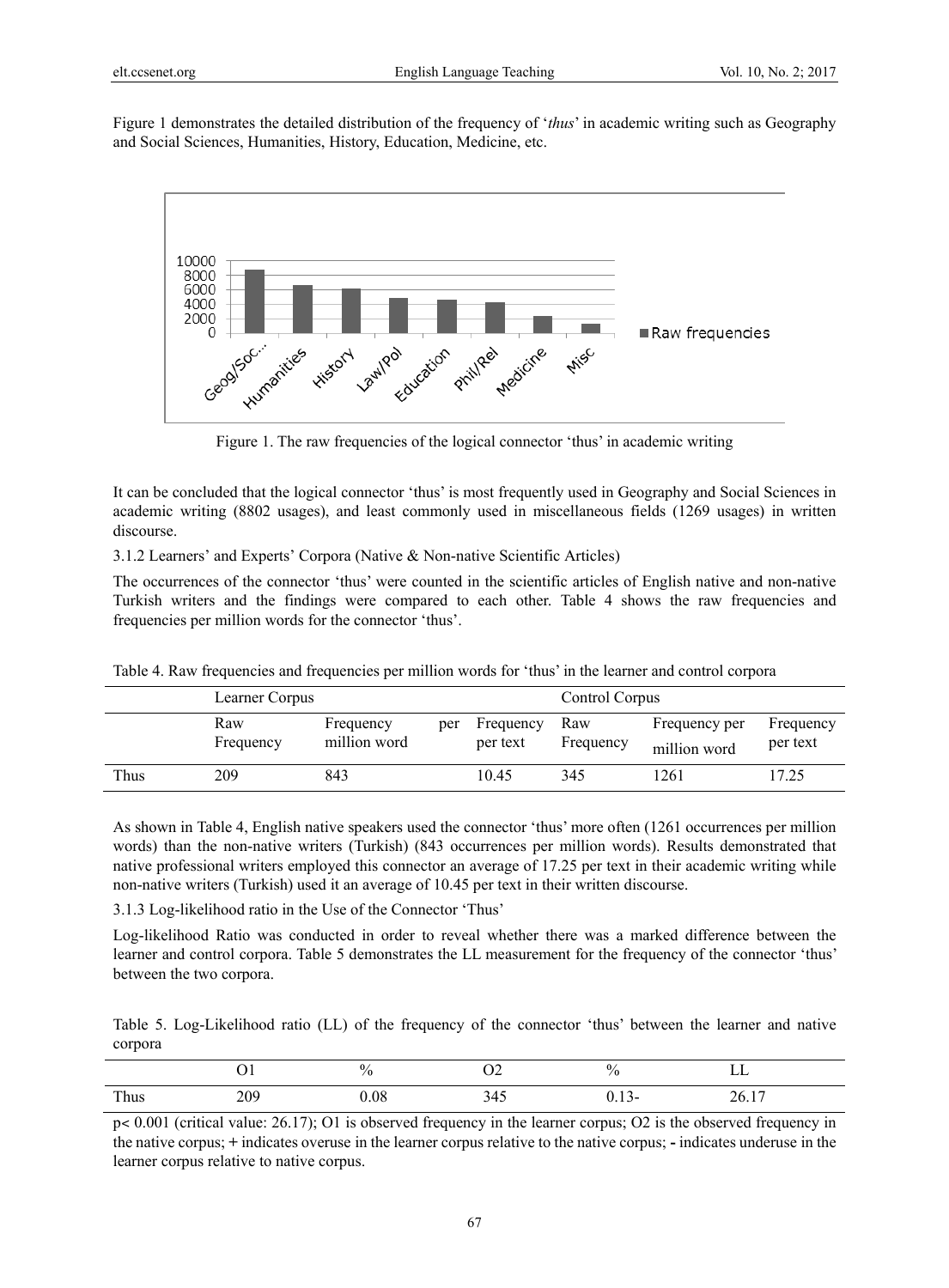The findings indicated that there is a statistically significant difference between Turkish non-native speakers of English and English native speakers in terms of using the logical connector 'thus' in their academic writing (*LL*=26.17). The comparison between the learner and expert corpora revealed that Turkish learners of English showed underuse in the use of the connector 'thus' in their academic writing compared with native speakers.

#### *3.2 Discourse Patterns of Use*

#### 3.2.1 Corpus of Contemporary American English

The corpus examples were analyzed in detail so as to reveal the functions and patterns of use of the connector 'thus'. *Thus* appears far more frequently used as a resultative conjunction including cause and effect relation as well as summative, appositional roles. Table 6 shows some concordance lines of the connector 'thus' taken from the academic genre in COCA. Furthermore, there are some typical examples of discourse patterns of *thus* below:

• "Third, the number of patients with amebic colitis was small; thus, the statistical power of the study might have been low." (*Resultative / inferential role*)

 "I thought Romney was the best that he has been, thus far. But I don't think this is over yet." (*up to now, until now*)

 "Bonferroni or Holm adjustment. 36 We handled missing data with a maximum likelihood approach, thus eliminating or reducing biases associated with missing data." (*in this manner / way*)

 "…that can create one image, automatically erase it, and then create another, thus generating an ongoing image sequence like the slides that make a cartoon." (*Summative role*)

 "Moreover, it is difficult to reverse the effects of silicone injection and, thus, should be used with caution." *(Cause and effect- resultative role)*

 "There were plenty of pretty daughters of utterly bankrupt, thus desperate, nobles for a wealthy man to chose from." (*Appositional role*)

#### Table 6. A screenshot from concordance lines of COCA

LibraryResources | A |B |C |the list of 104 titles published in 2001 were assigned a rank of 104, thus counting them as ties for last place. The Spearman rank correlation coefficient of the LibraryResources  $A \mid B \mid C$ , because they do not circulate and reshelving statistics by title are not maintained. Thus removing print volumes available online appeared to be the most rational an LibraryResources A B C form of page images that can be viewed online, printed, and downloaded, thus offering a workable facsimile of the printed volumes. In addition, the library would LibraryResources | A |B |C | have electronic services that enable downloading metadata about bibliographic records related to scientific research, thus the interoperability of a repository of scient  $|A|B|C|C$  (Cyrillic to Latin transliteration algorithm. All index entries are stored as Latin text, thus enabling the use of both scripts in searching. On the other hand, database LibraryResources LibraryResources ABC Apache Lucene library. Query processing also includes a Cyrillic to Latin transliteration algorithm and thus enables the use of both scripts (Cyrillic and Latin) in search EducationTreatment | B C education, many have defined evidence-based practice with this sense of the word practice. Thus, within education, the term evidence-based practice is most often us EducationTreatment | A | B | C | judgment is also informed by his or her knowledge of relevant principles of behavior. Thus, the selection of treatments is not equivalent to choosing an intervention fr EducationTreatment | A | B | C | study (i.e., teach generalized play and develop an acceptable intervention package). Thus, we created and administered subjective questionnaires to measure the ac EducationTreatment | A | B | C sessions) and the intervention procedures to participating teachers and caregivers of participating children; thus, measuring two (i.e., procedures and outcomes) of W EducationTreatment | A | B | C | were less likely to associate the intervention with increases in social interactions across settings. Thus, although play provides contextually relevant opportunities for : EducationTreatment | A | B | C |, descriptive praise, limit setting, and appropriate responses to challenging behaviors). Thus, the goals of the coaching were directly aligned with the group training. W EducationTreatment | A | B | C | both the SEAM and the ASQ:SE (see Lissman et al., 2010). Thus, despite limited behavioral change on their part, parents reported fewer concerns about challenging EducationTreatment | A | B | C | to an application that is somewhat different from the research is always an issue. Thus, any system for judging best evidence must somehow deal with the fact that re EducationTreatment | A | B | C | recognize the importance of a study that is extremely relevant to the practice question. Thus, construct underrepresentation can result in both false positive and false EducationTreatment | A | B | C | the construct. All validity evidence contributes to understanding construct underrepresentation and construct-irrelevant variance. Thus, construct validity is the umbre

#### 3.2.2 Turkish Non-Native Writers' Scientific Articles as a Learner Corpus

In the learner corpus, *thus* appears more frequently as a *resultative* connector and then *summative* role respectively. *Appositional* role and the use of 'thus' as a meaning of "in *this manner/ way*" were rarely used in the corpus of non-native learners of English. Furthermore 'thus far' was used only once in the learner corpus as that in the native corpus as the reason might be of the scarcity of usage of '*thus far*' in academic writing (941 occurences in COCA). The typical examples chosen from the corpus are as follows:

#### *Resultative Role (Cause and Effect)*

 "The assumption of this hypothesis is that all verb forms referring to the past are discourse-linked, and thus, are expected to be impaired in agrammatic aphasics"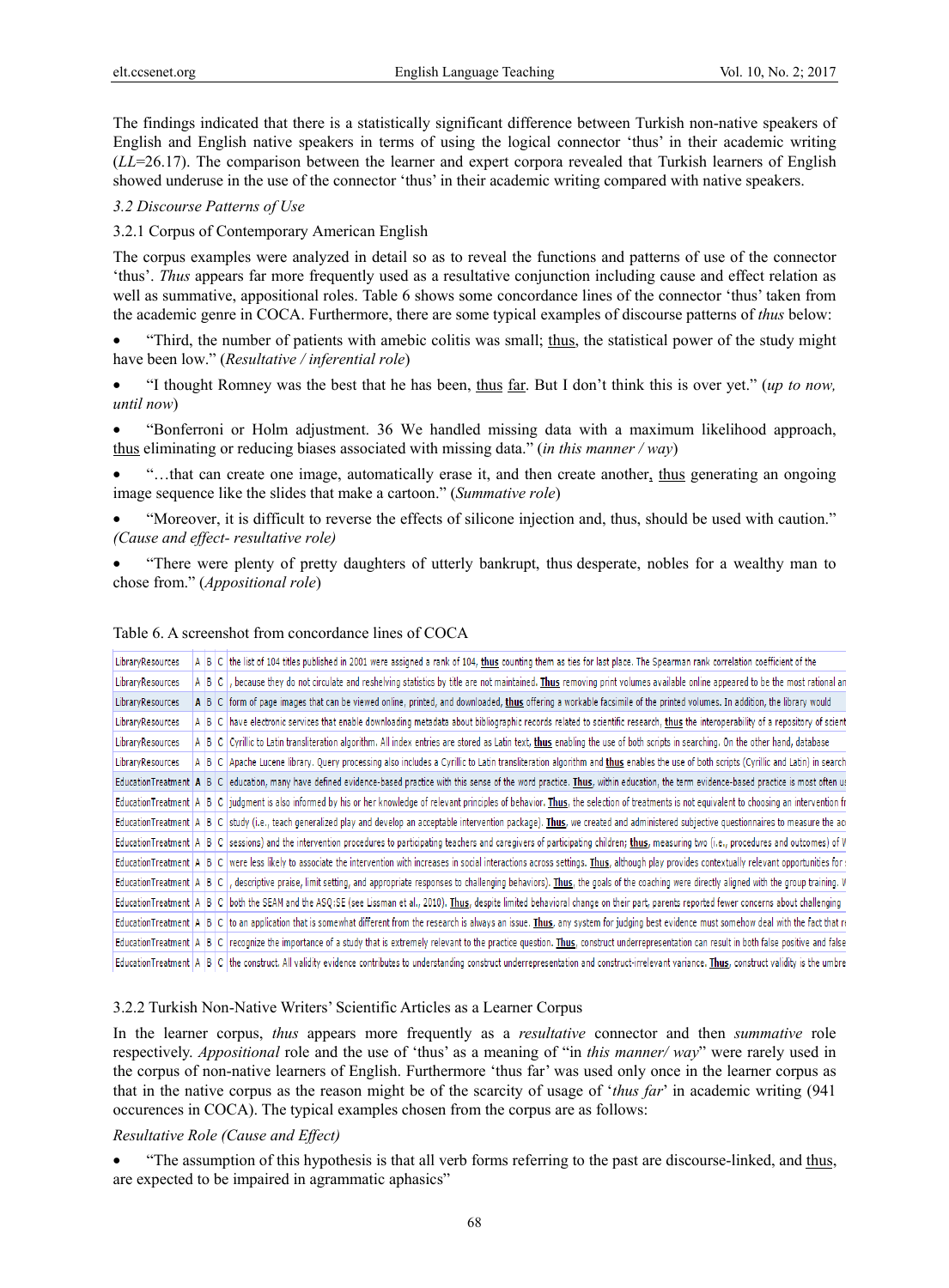"There was no difference in performance between the inferential and the reportative evidential. The data, thus, support the first hypothesis."

 "At essay level, all essays, and at paragraph level, 94% of the paragraphs, were coherent; thus, no preference for digression was found."

 "However, abstract and coda categories are seen more frequently in the written mode. Thus, it is possible to say that abstract and coda categories are optional categories that occur in the personal experience narratives of some Turkish university students"

 "... learners become researchers participating in and observing the actions of language communities and thus raise their awareness of multiple audiences, purposes, rhetorical features and social conventions."

*Summative Role* 

 "She describes it as a culture or tradition which respects privacy, approves of compromises and disapproves of dogmatism. Thus, she warns us not to rely only on theories that are based on influential languages, such as English

 Thus, for the purposes of the current study, we concentrated on the semantic components of evidential in Turkish."

 "…Thus, in line with Song's relevance-theoretic study on metonymy and metaphor, we will examine yu¨z 'face' and 'heart/mind/desire' and idioms derived from them as cases of interpretive language use—that is, cases of metonymic and metaphorical metarepresentings of self that focus on ''some property or value'' and guide the ''directions in which interpretation may proceed''

# *Appositional Role*

 "…they did not exhibit all the characteristics of an interactive discourse like everyday conversations. Thus, features like turn-taking, overlapping, question-answer pairs, and other paralinguistic activities which require interaction were not observed in the spoken data"

 "Evaluative language in narratives conveys or highlights interesting and unusual points about the story. Thus, the use of evaluative devices in both oral and written narratives makes the narrative stories more exciting, vivid and lively"

 "That is, V1 must be low and V2 must be high. The examples in (9a–b) contain the opposite order, thus neither left-to-right nor right-to-left assimilation create licit forms."

 "As examples (13) and (14) show, 'şey' in this usage is a syntactic constituent of the clause and has grammatical functions, and thus does not function as a DM."

#### *Meaning 'in this manner/way'*

 "…also functions as a nominal filler or ''dummy'' for a new referent, thus allowing the new information to occur in the post-verbal position in the sentence."

 "She observed a significant change in structural complexity with age, whereby 5-year-olds displayed a 'much stronger mental model of a story' (1993, p. 219) than 4-year-olds, thus confirming Eckler and Weininger's findings."

*'Thus far'* 

 "canonical transitive word order as differing at least somewhat from any transitive sentences they had thus far heard."

## 3.2.3 English Native Speakers' Articles as Control Corpus

Having analyzed the control corpus elaboratively, the researcher discovered the examples of the use of resultative, summative and appositional roles as in the learner corpus. However, there were some differences between the two corpus examples. English native speakers are more likely to use 'thus' in the appositional role and meaning as 'in this way' as well as its resultative role. The reason might be that native speakers are more aware of the functions of 'thus' and they do not confine it to the only meaning and function of a resultative conjunction (cause-effect relationship).

Furthermore, the phrase of 'thus far' again used only once as it was in the learner corpus as it is not commonly used in academic writing. The typical examples chosen by the corpus are as follows: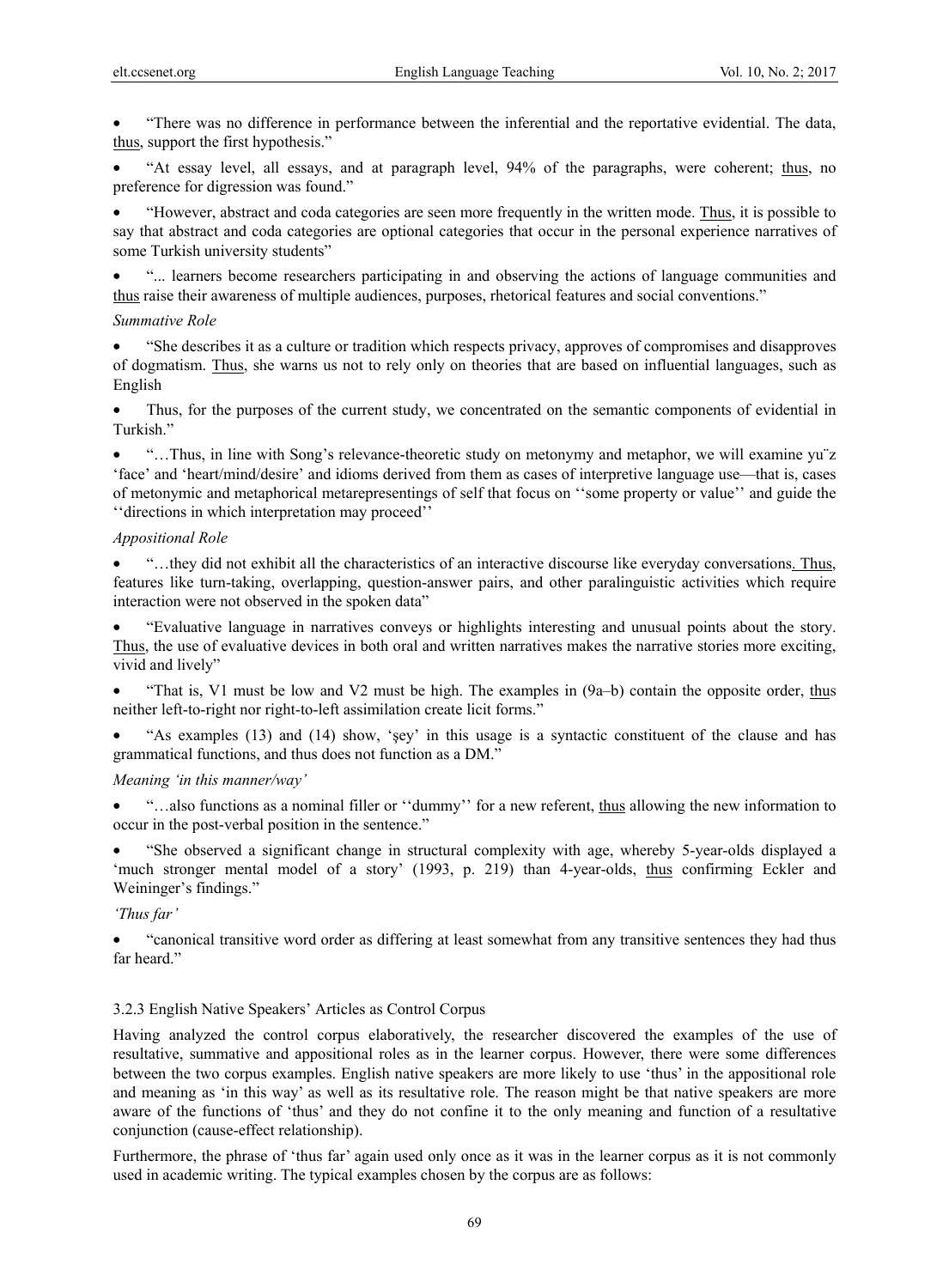"In terms of implicatures, conventional meaning is conceptually prior to an implicature. Thus it is essential for a sentence to have a conventional meaning before it can trigger an implicature." *(Resultative)* 

 "So, as a hearer, I should recognise why you said something and any change in my beliefs should come (at least in part) from what is said. Communication is thus characterised as an active process where a speaker (or communicator) attempts to convey their belief to the hearer." *(Summative)*

 "Therefore, they should fit neatly within the logical framework: they are entirely predictable. For example, the word but generally signals a contrastive relationship between the meaning of the clauses which it separates. Thus, 'a but b' must conventionally imply that a and b are not normally compatible." *(Appositional)* 

"Generally, it seems to be that the CP is assumed to take on a meaning rather closer to

that of the general meaning of 'cooperation'—thus leading to what I have termed 'cooperation drift'." (meaning as *in this way*)

 "These resources are conceived of as multifunctional, in the sense that their face meaning is interpreted dynamically rather than being an inherent or fixed property. Thus, exploitation of the resources can result in various outcomes, often simultaneously." *(Resultative)* 

 "This analysis agrees with specificational analyses that clefts are semantically parallel to specificational sentences, and thus that (i) it has semantic content (i.e., it is not an expletive), and (ii) there is a semantic modification relation between the cleft clause and it." *(Appositional)* 

 "Grice's interests were in the system of language as an example of human rational action, and thus to be accounted for through some variety of logic." (Resultative)

 "First, it is clear that obligatory exhaustivity in specificational sentences is tied to the particular choice of surface subject. Thus, a definite subject, as in (21a), gives rise to

exhaustivity – the sentence presupposes that Mary hit no one other than Bill." *(Appositional)* 

 "Clefts behave in a parallel fashion to specificational sentences in that the exhaustivity of the focus depends on the definiteness or otherwise of the surface subject. A specificational analysis is thus naturally equipped to handle these facts." *(Summative)* 

"The evidence thus far demonstrates that this particular course is Wilson's; we infer from the ranked documents and vocabulary her topical priorities."

#### **4. Discussion and Conclusion**

This current study was carried out so as to investigate how frequently advanced Turkish learners of English use the logical connector 'thus' in their academic prose and to investigate whether it was overused, underused or misused semantically in comparison to the native speakers of English. The learner corpus data were obtained from 20 scientific articles of distinguished international journals in the discipline of theoretical and applied linguistic field. Additionally, the expert corpora was made up of two corpora; the first corpus was Corpus of Contemporary American English (COCA) and the second control corpus was 20 native-speaker scientific articles received from the same international journals. The examples obtained from the three corpora were searched elaboratively. The raw frequencies, frequencies per million words, frequencies per text and log-likelihood ratio were measured in order to compare the differences among the three corpora (learner corpus & expert corpora).

The findings revealed Turkish learners of English showed underuse in the use of the connector 'thus' in their academic written prose compared to native speakers. Additionally, as for the discourse patterns of usage, as Turkish learners of English were academically advanced and proficient, they did not demonstrate misuse in the use of the connector 'thus'. Nevertheless, non-native learners of English tended to use this connector in a resultative role more frequently whereas native speakers used it in appositional and summative roles as well as a resultative role and meaning 'in this way' . In addition, the most frequent occurrences of '*thus*' have been in academic genre.

As for the usage of the phrase 'thus far', as it is not frequently used in academic prose, both learner and expert corpora used it only once in their academic writing. The results obtained from this current study are consistent with the previous researches that have demonstrated that the use of adverbial connectors seems to become problematic for learners because many studies reported misuse, underuse or overuse of connectors analyzing corpus and constructed examples made by native and non-native learners of English in the literature (Babanoğlu, 2014; Heino, 2010; Leedham & Cai, 2013; Milton & Tsang, 1993; Narita, Sato, & Sugiura, 2004; Yeung, 2009). One of these studies was conducted by Narita, Sato and Sugiura (2004) in order to compare logical connectors in argumentative essays. The findings showed that Japanese English learners were in the tendency to use a large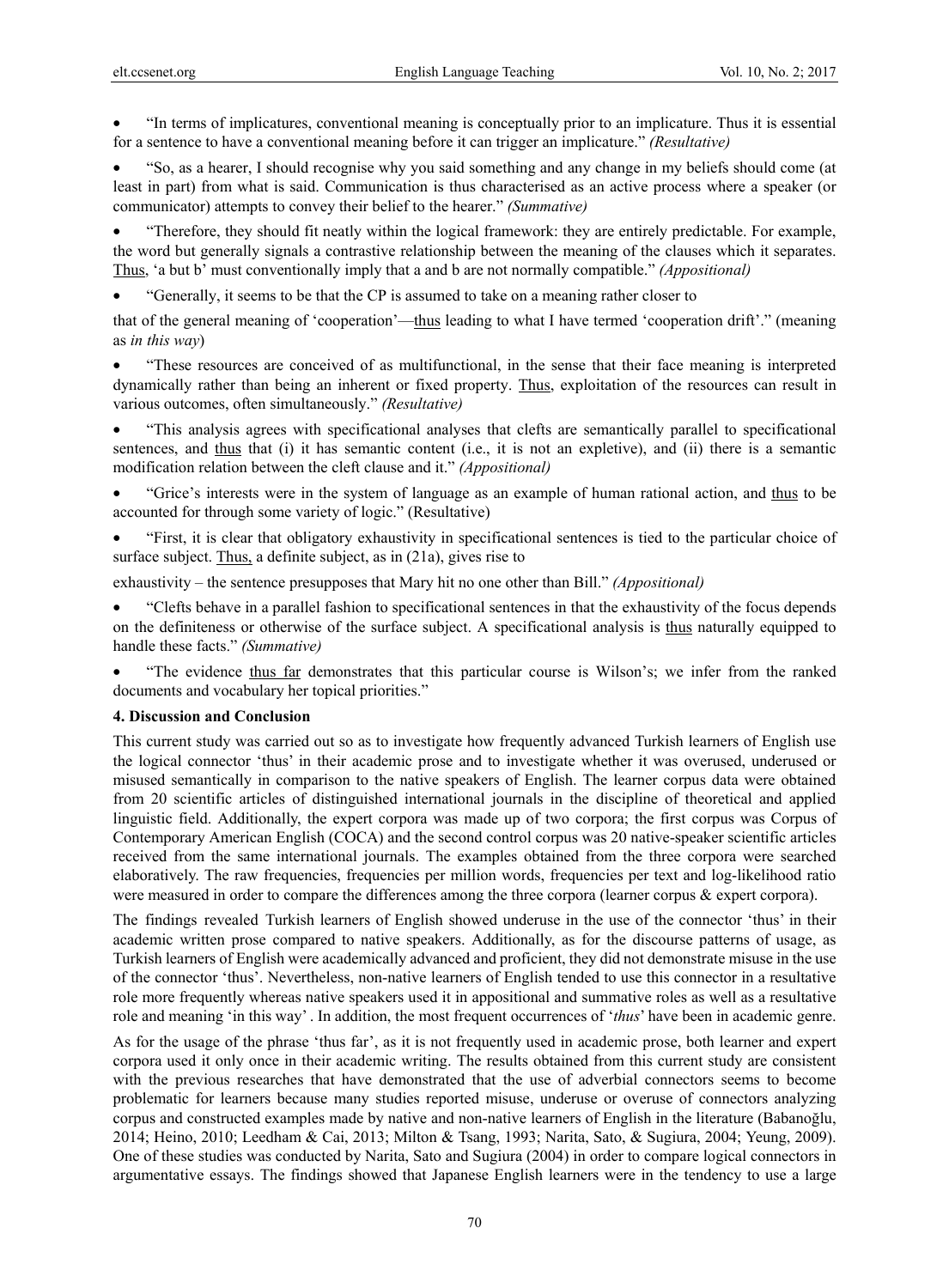amount of additive, enumerate and appositive connectors than their native counterparts. Therefore, there have been a great amount of studies reporting underuse or overuse of connectors, which is in line with the findings of the current research.

As a conclusion, this current study has made an attempt to reveal the frequency, functions and patterns of 'thus' as a connector in all of the three corpora. Significant differences were found between expert and learner corpora. Connectors are obviously a trouble-spot not only for Turkish advanced learners but also for other learners from different linguistic backgrounds. Therefore, conventional ways of teaching and conventional theories seem to be inadequate for gaining necessary knowledge of connectors.

#### **References**

- Babanoğlu, M. P. (2014). A corpus-based study on the use of pragmatic markers as speech-like features in Turkish EFL learners' argumentative essays. *Procedia-Social and Behavioral Sciences*, *136*, 186-193. https://doi.org/10.1016/j.sbspro.2014.05.312
- Bell, D. M. (2010). Nevertheless, still and yet: Concessive cancellative discourse markers. *Journal of Pragmatics*, *42*(7), 1912-1927. https://doi.org/10.1016/j.pragma.2009.12.010
- Biber, D., Johansson, S., Leech, G., Conrad, S., & Finegan, E. (1999). *Longman grammar of spoken and written English*. Harlow: Pearson Education Limited
- Blakemore, D. (2002). *Relevance and linguistic meaning: The semantics and pragmatics of discourse markers*. Cambridge: Cambridge University Press. https://doi.org/10.1017/CBO9780511486456
- Bu, J. (2013). A study of the acquisition of discourse markers by Chinese learners of English. *International Journal of English Studies*, *13*(1), 29-50.
- Carrió-Pastor, M. L. (2013). A contrastive study of the variation of sentence connectors in academic English. *Journal of English for Academic Purposes*, *12*(3), 192-202. https://doi.org/10.1016/j.jeap.2013.04.002
- Casteele, A. V., & Collewaert, K. (2013). The Use of Discourse Markers in Spanish Language Learners' Written Compositions. *Procedia-Social and Behavioral Sciences*, *95*, 550-556. https://doi.org/10.1016/j.sbspro.2013.10.681
- Cowan, R. (2008). *The teacher's grammar of English with Answers: A Course Book and Reference Guide*. Cambridge: Cambridge University Press.
- Halliday, M. K, & Hasan, R. (1976). *Cohesion in English*. London: Longman.
- Heino, P. (2010). *Adverbial connectors in advanced EFL learners' and native speakers' student writing*. Student Thesis, University of Stockholm, Stockholm*.*
- Leedham, M., & Cai, G. (2013). Besides… on the other hand: Using a corpus approach to explore the influence of teaching materials on Chinese students' use of linking adverbials. *Journal of Second Language Writing*, *22*(4), 374-389. https://doi.org/10.1016/j.jslw.2013.07.002
- Lei, L. (2012). Linking adverbials in academic writing on applied linguistics by Chinese doctoral students. *Journal of English for Academic Purposes*, *11*(3), 267-275. https://doi.org/10.1016/j.jeap.2012.05.003
- Longman Dictionary of Contemporary English. (2003). Pearson Education Limited, Edinburgh Gate.

Metro Collins Cobuild Essential English-Turkish Dictionary. (1994). HarperCollins Publishers, Istanbul.

- Milton J. & Tsang E. (1993). A corpus-based study of logical connectors in EFL students' writing. In R. Pemberton, & E. Tsang (Eds.), *Studies in Lexis* (pp. 215-246). Hong Kong: Hong Kong University of Science and Technology.
- Narita, M., Sato, C., & Sugiura, M. (2004). Connector usage in the English essay writing of Japanese EFL learners. *Proceedings of 4th International Conference on Language Resources and Evaluation. LREC,*  1171-1174.
- Oxford Advanced Learner's Dictionary. (2000). 6th ed. Oxford University Press, New York.
- Quirk, R., Greenbaum, S., Leech, G., & Svartvik, J. (1985). *A comprehensive grammar of the English language*. London: Longman.
- Yeung, L. (2009). Use and misuse of 'besides': A corpus study comparing native speakers' and learners' English. *System*, *37*(2), 330-342. https://doi.org/10.1016/j.system.2008.11.007